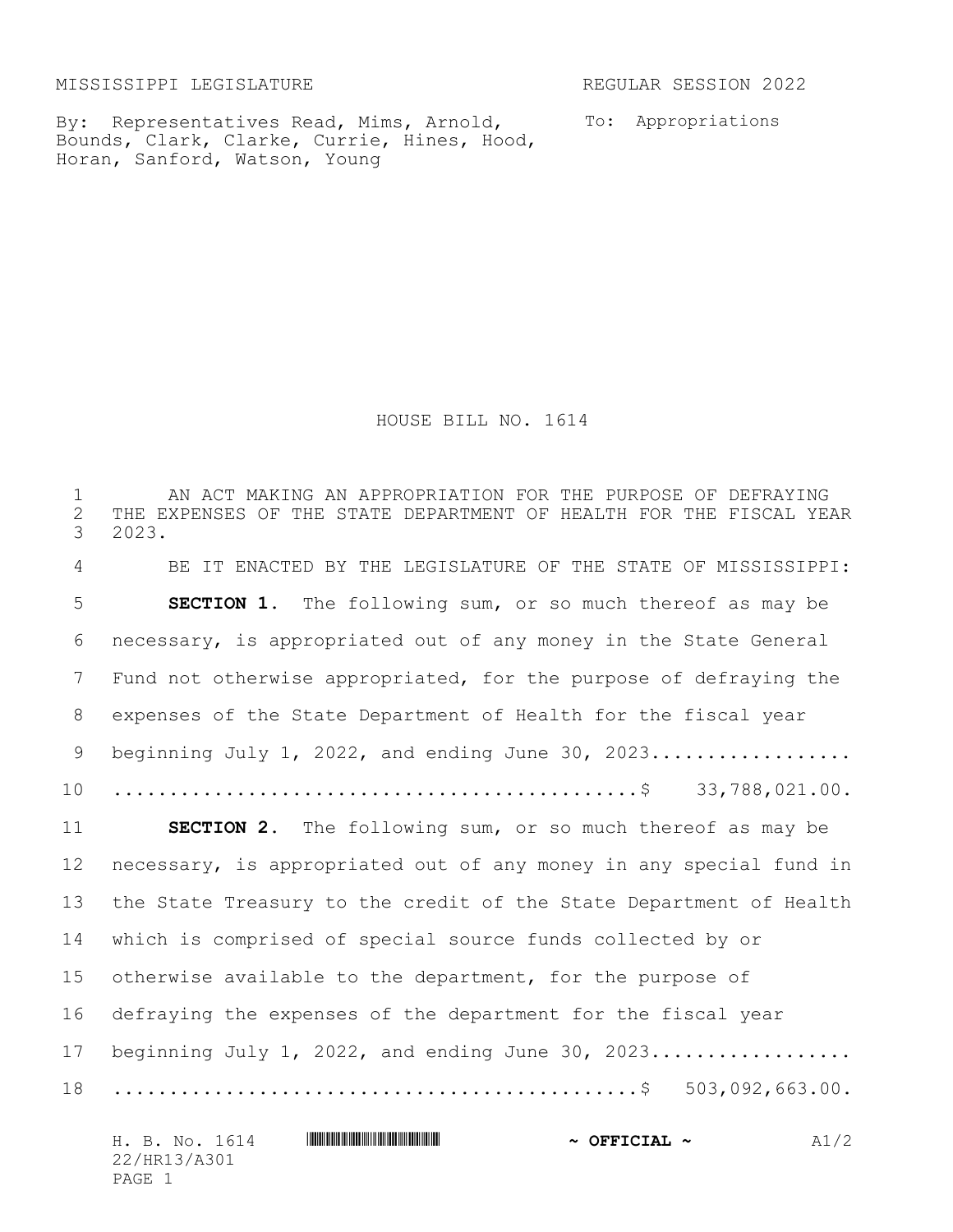**SECTION 3.** Of the funds appropriated under the provisions of Sections 1 and 2, Five Hundred Twenty-six Thousand One Hundred Two Dollars (\$526,102.00) shall be derived from the State General Fund and Nine Million One Hundred Seventy-eight Thousand Seven Hundred Eighty-three Dollars (\$9,178,783.00) shall be derived from the Health Care Expendable Fund, created in Section 43-13-407, Mississippi Code of 1972, for the support and maintenance of the State Department of Health. The funds provided in this section shall be allocated as follows: Maternal and Child Health Care Program.................................\$ 1,242,943.00 Health Department Programs...................\$ 8,461,942.00 **SECTION 4.** Of the funds appropriated in this act, Twenty-eight Million Dollars (\$28,000,000.00) is allocated to the Trauma Care System. Of the General Fund court assessments provided in Section 1, Seven Million Twenty-three Thousand One Hundred Ninety-seven Dollars (\$7,023,197.00) shall be allocated for Trauma Care Systems and One Million Eight Hundred Five Thousand Eight Hundred Fifty-nine Dollars (\$1,805,859.00) shall be allocated for Emergency Medical Services. All additional funds are appropriated in Section 2. The State Department of Health may transfer a portion of Trauma Care System funds to the Division of Medicaid for the development and implementation of an enhanced reimbursement fee program related to trauma care and services,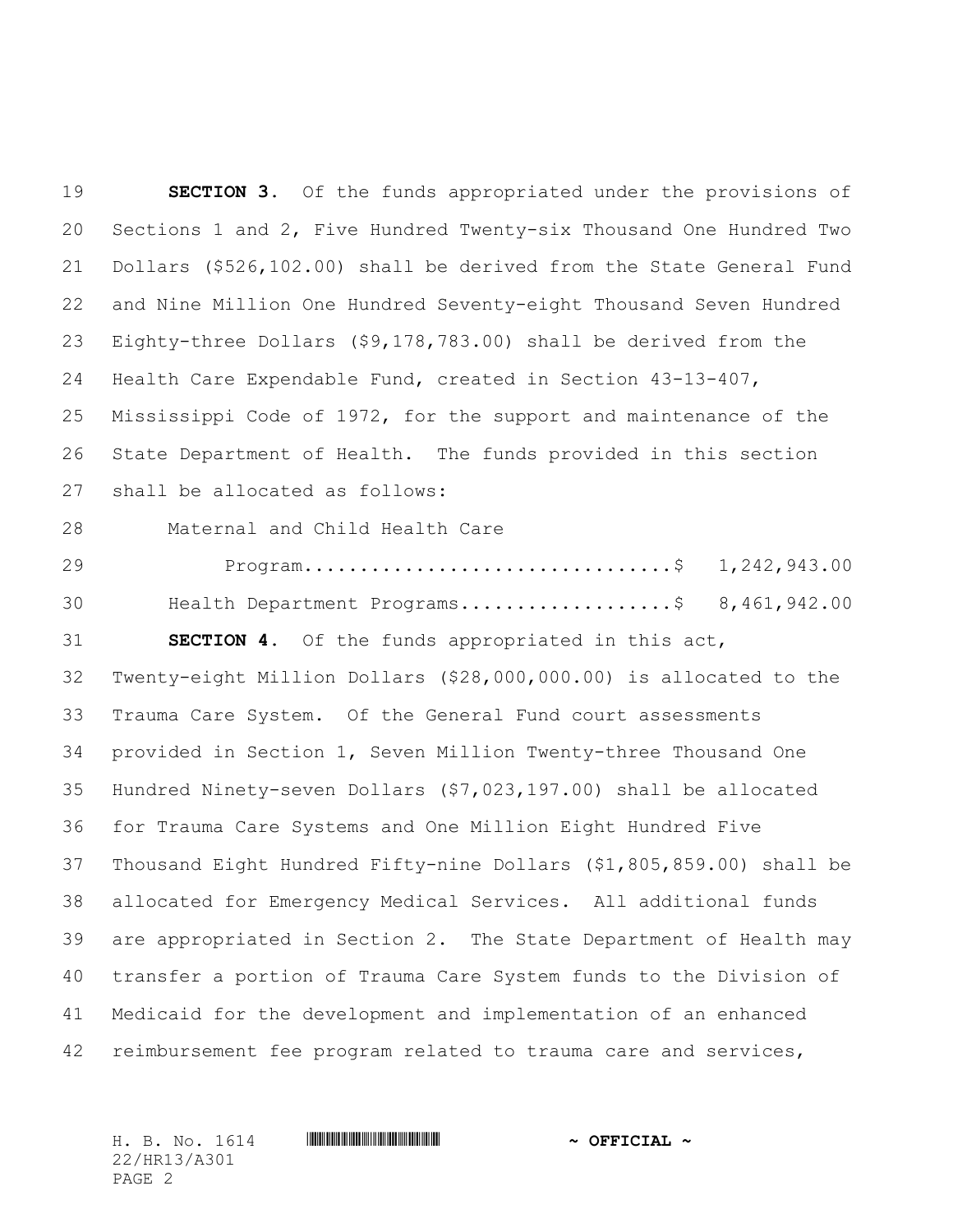used to match federal funds, under a cooperative agreement between the State Department of Health and the Division of Medicaid.

 It is the intention of the Legislature that none of the funds authorized herein for the Trauma Care System shall be expended to the benefit of any hospital located outside the boundaries of the State of Mississippi, unless otherwise excepted in this paragraph. Funds shall be expended by the Mississippi Department of Health for distribution to the Regional Medical Center or Le Bonheur Children's Hospital at Memphis, located in Memphis, Tennessee, or the University of South Alabama Medical Center located in Mobile, Alabama, or the Joseph M. Still Burn Centers, Inc., located in Augusta, Georgia, or the Joseph M. Still Burn and Reconstruction Center at Merit Health Central or any affiliates or any other Level 1 Trauma Center, or Tertiary Pediatric Trauma Center that participates in the Mississippi Trauma Care System, as determined by the Mississippi Department of Health.

 **SECTION 5.** Of the funds appropriated in Section 2, Twenty Million Dollars (\$20,000,000.00) shall be derived from the Tobacco Control Program Fund, created in Section 41-113-11, Mississippi Code of 1972, and shall be allocated as follows:

 University of Mississippi Medical Center Cancer Institute.................................\$ 4,250,000.00 Department of Education - Mary Kirkpatrick Haskell – Mary Sprayberry Public School Nurse Program.............................\$ 3,060,000.00

| H. B. No. 1614 | $\sim$ OFFICIAL $\sim$ |
|----------------|------------------------|
| 22/HR13/A301   |                        |
| PAGE 3         |                        |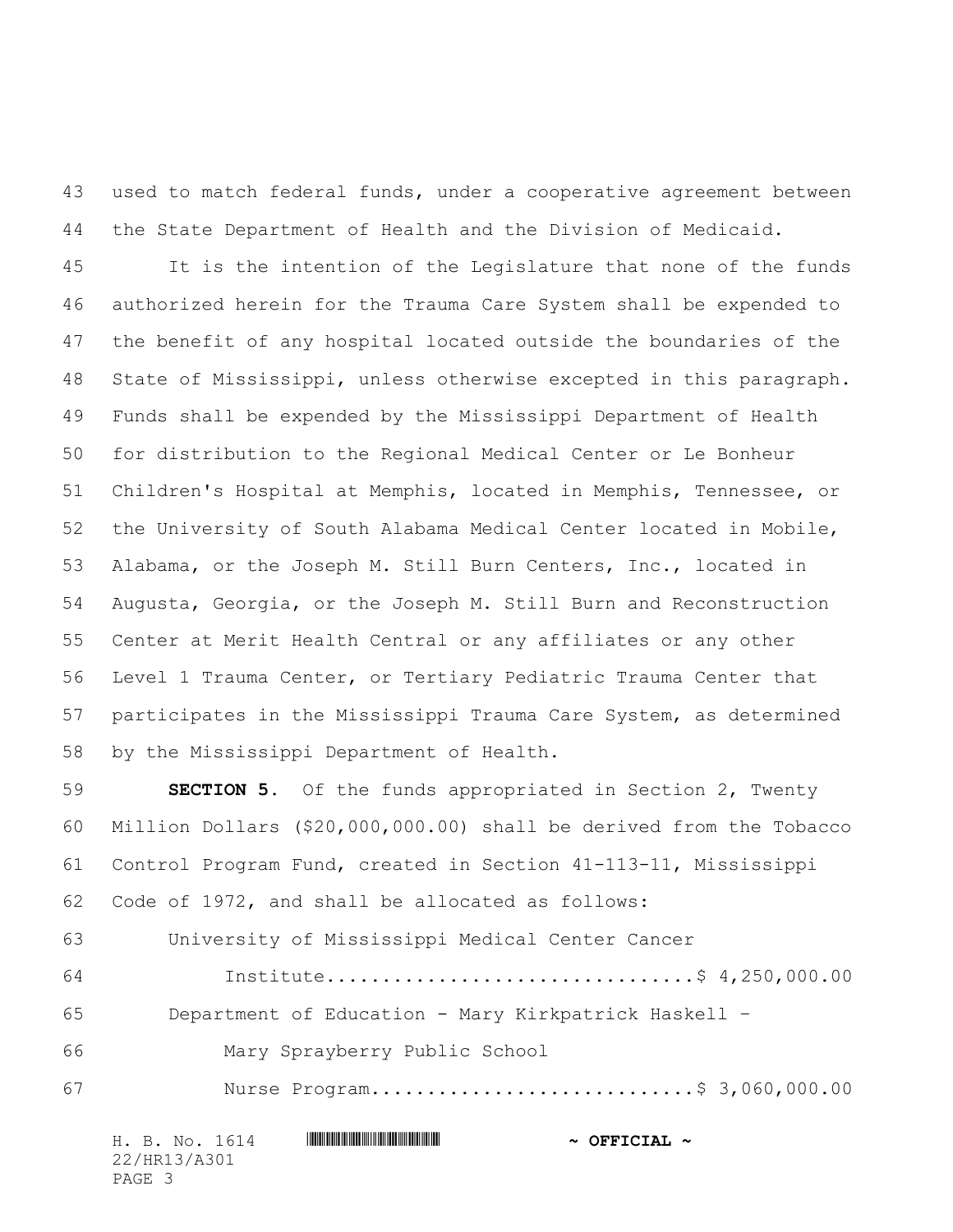Attorney General's Office - Alcohol and Tobacco Enforcement Unit..................\$ 680,000.00 University of Mississippi Medical Center – A Comprehensive Tobacco (ACT) Center....................................\$ 595,000.00 Mississippi Health Care Alliance - ST Elevated Myocardial Infarction Program (STEMI).....\$ 382,500.00 Mississippi Qualified Health Center Grant Program......................\$ 3,400,000.00 Mississippi Health Care Alliance for the 78 Stroke System of Care Plan....................\$ 212,500.00 Mississippi Health Department Programs.........\$ 7,420,000.00 80 Of the funds appropriated in this section, the State Department of Health is authorized to expend funds to create and administer the Office of Tobacco Control within the department as outlined and created in Section 41-113-3, Mississippi Code of 1972. **SECTION 6.** Of the funds appropriated in Section 1, Five Hundred Fifty-eight Thousand Seven Hundred Ninety-five Dollars (\$558,795.00) shall be allocated as follows: Mississippi Health Care Alliance - ST Elevated Myocardial Infarction Program (STEMI)..........................\$ 139,700.00. Mississippi Health Care Alliance for 92 the Stroke System of Care Plan.............\$ 139,700.00.

| H. B. No. 1614 | $\sim$ OFFICIAL $\sim$ |
|----------------|------------------------|
| 22/HR13/A301   |                        |
| PAGE 4         |                        |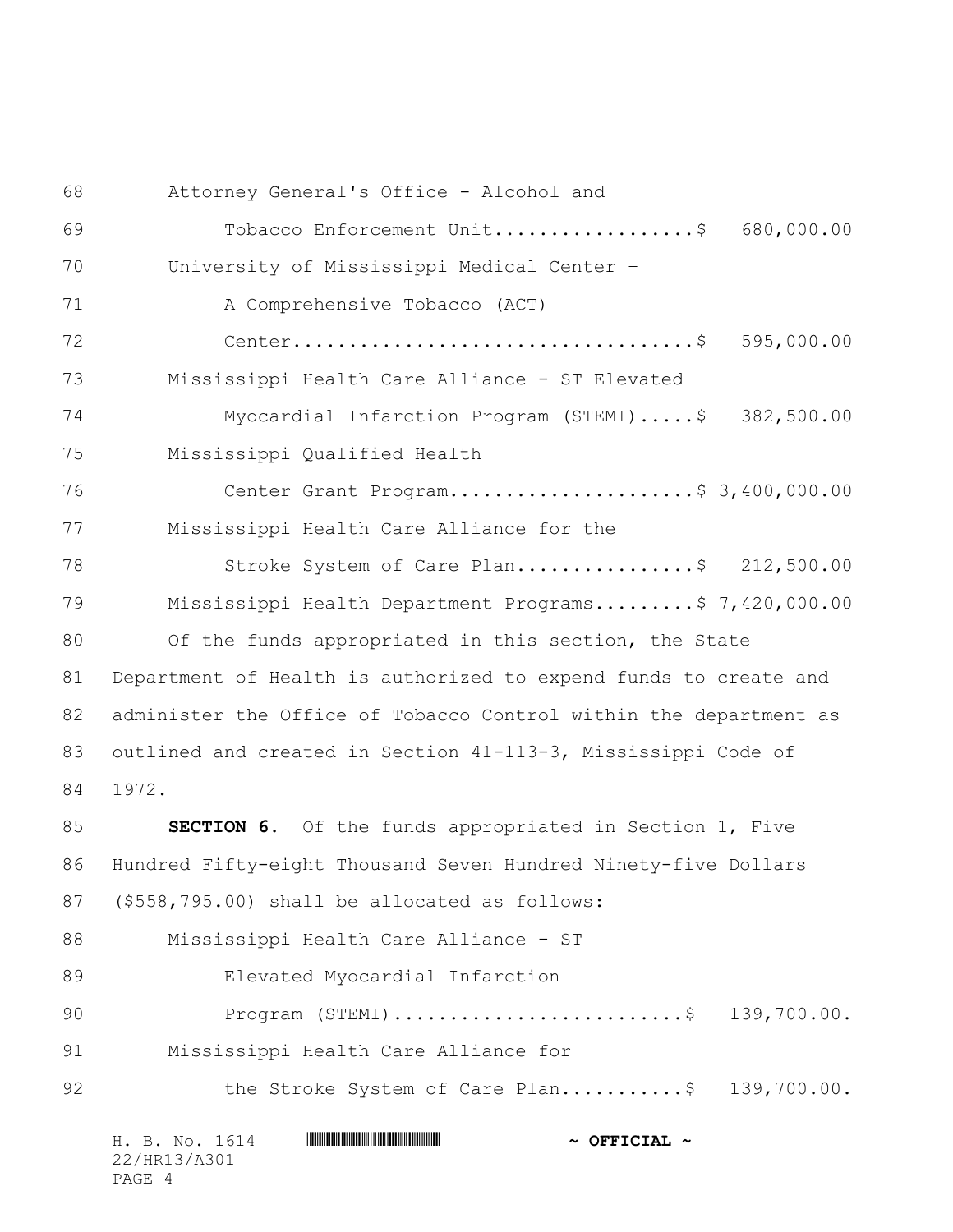Mississippi Qualified Health Center

94 Grant Program.................................\$ 55,880.00. Mississippi Health Department Programs.......\$ 223,515.00. **SECTION 7.** Of the funds appropriated under the provisions of this act, the following positions are authorized: 98 AUTHORIZED POSITIONS:

99 Permanent: Full Time.............. 864 Part Time............. 4 101 Time-Limited: Full Time.............. 1,373 Part Time............. 4

 With the funds herein appropriated, it shall be the agency's responsibility to make certain that funds required for "Personal Services" for Fiscal Year 2024 do not exceed Fiscal Year 2023 funds appropriated for that purpose unless programs or positions are added to the agency's Fiscal Year 2023 budget by the Mississippi Legislature. The Legislature shall determine the agency's personal services appropriation, which shall be published by the State Personnel Board. Additionally, the State Personnel Board shall determine and publish the projected annualized payroll costs based on current employees. It shall be the responsibility of the agency head to ensure that actual personnel expenditures for Fiscal Year 2023 do not exceed the data provided by the Legislative Budget Office. If the agency's Fiscal Year 2023 projected cost exceeds the annualized costs, no salary actions

22/HR13/A301 PAGE 5

H. B. No. 1614 \*HR13/A301\* **~ OFFICIAL ~**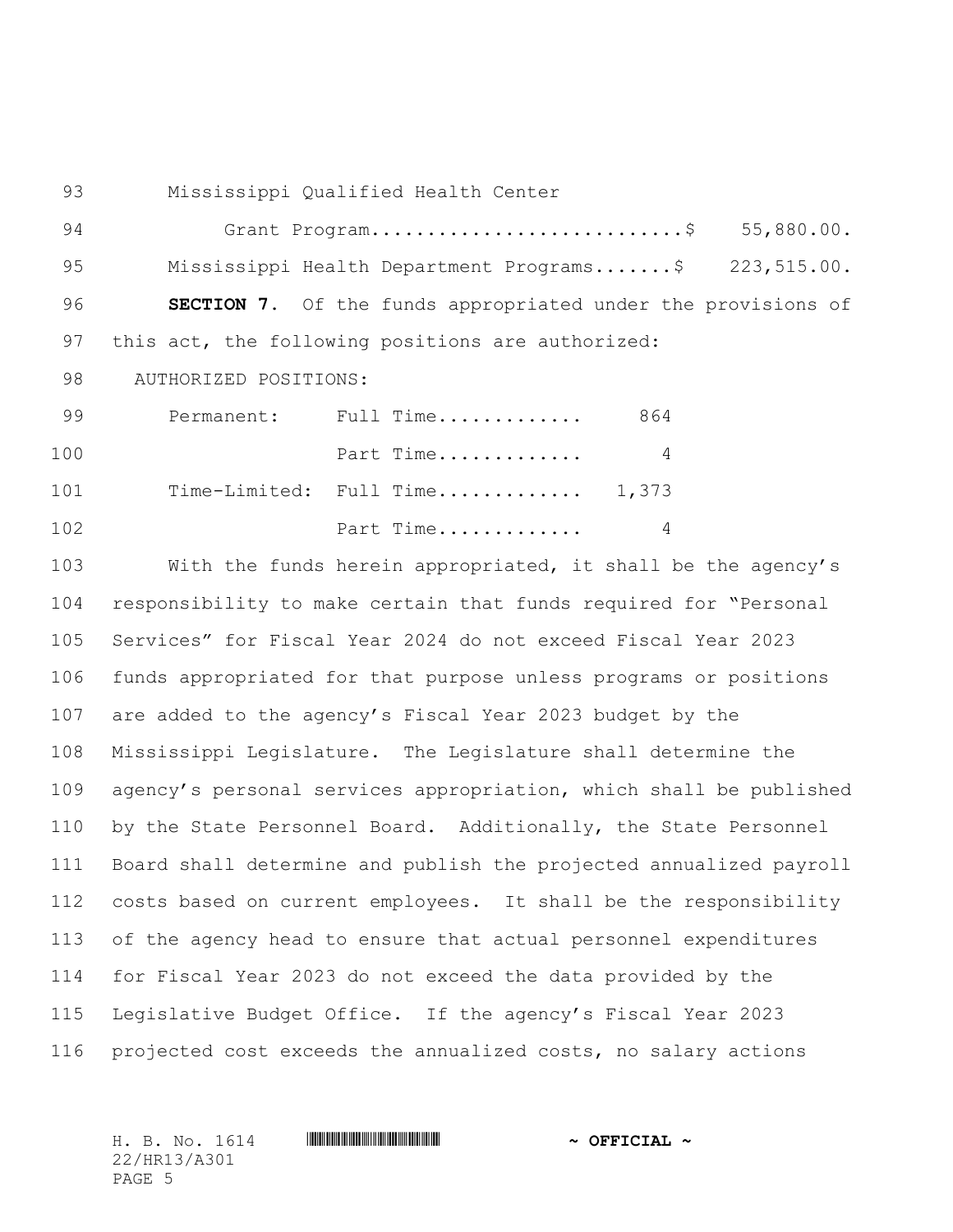shall be processed by the State Personnel Board with the exception of new hires that are determined to be essential for the agency.

 Any transfers or escalations shall be made in accordance with the terms, conditions and procedures established by law or allowable under the terms set forth within this act. The State Personnel Board shall not escalate positions without written approval from the Department of Finance and Administration. The Department of Finance and Administration shall not provide written approval to escalate any funds for salaries and/or positions without proof of availability of new or additional funds above the appropriated level.

 No general funds authorized to be expended herein shall be used to replace federal funds and/or other special funds which are being used for salaries authorized under the provisions of this act and which are withdrawn and no longer available.

 None of the funds herein appropriated shall be used in violation of Internal Revenue Service's Publication 15-A relating 134 to the reporting of income paid to contract employees, as interpreted by the Office of the State Auditor.

 Funds have been appropriated herein for the purpose of funding Project SEC2 minimum salaries for all employees covered under the Colonel Guy Groff/Neville Kenning Variable Compensation Plan. It shall be the agency's responsibility to ensure that the funds are used to increase all employees' salaries up to the minimum level as determined by the State Personnel Board.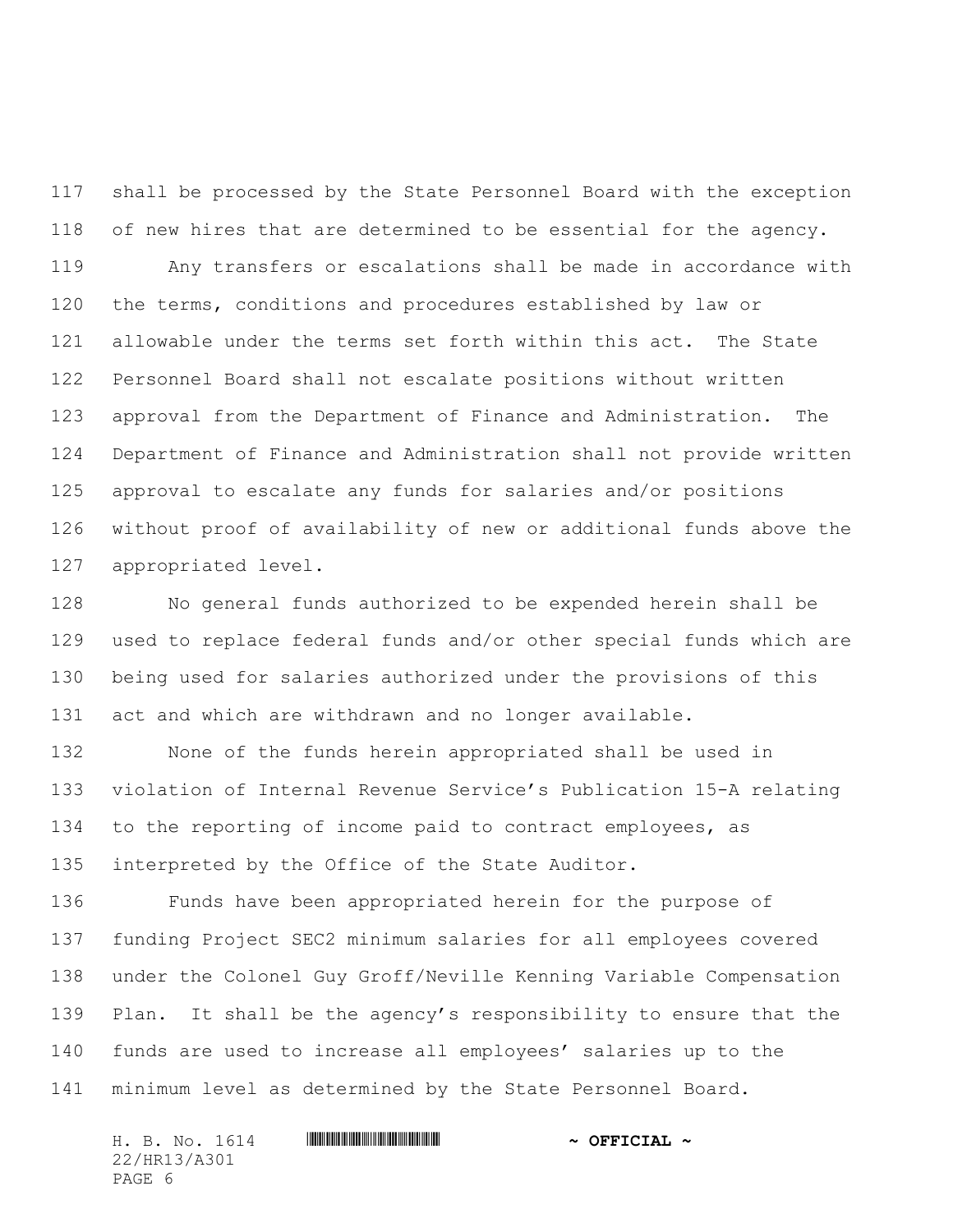**SECTION 8.** It is the intention of the Legislature that the State Department of Health shall maintain complete accounting and personnel records related to the expenditure of all funds appropriated under this act and that such records shall be in the same format and level of detail as maintained for Fiscal Year 2022. It is further the intention of the Legislature that the agency's budget request for Fiscal Year 2024 shall be submitted to the Joint Legislative Budget Committee in a format and level of detail comparable to the format and level of detail provided during the Fiscal Year 2023 budget request process.

 **SECTION 9.** In compliance with the "Mississippi Performance Budget and Strategic Planning Act of 1994," it is the intent of the Legislature that the funds provided herein shall be utilized in the most efficient and effective manner possible to achieve the intended mission of this agency. Based on the funding authorized, this agency shall make every effort to attain the targeted performance measures provided below:

 FY2023 160 Performance Measures Target Health Services State Infant Mortality Rate (per 1,000 Live Births) 8.20 Percent of Women who Received Prenatal

 Care in First Trimester 76.90 Percent of Live Births Delivered Prior

H. B. No. 1614 **. Assemblance and HR13** 1802 **\*** OFFICIAL \* 22/HR13/A301 PAGE 7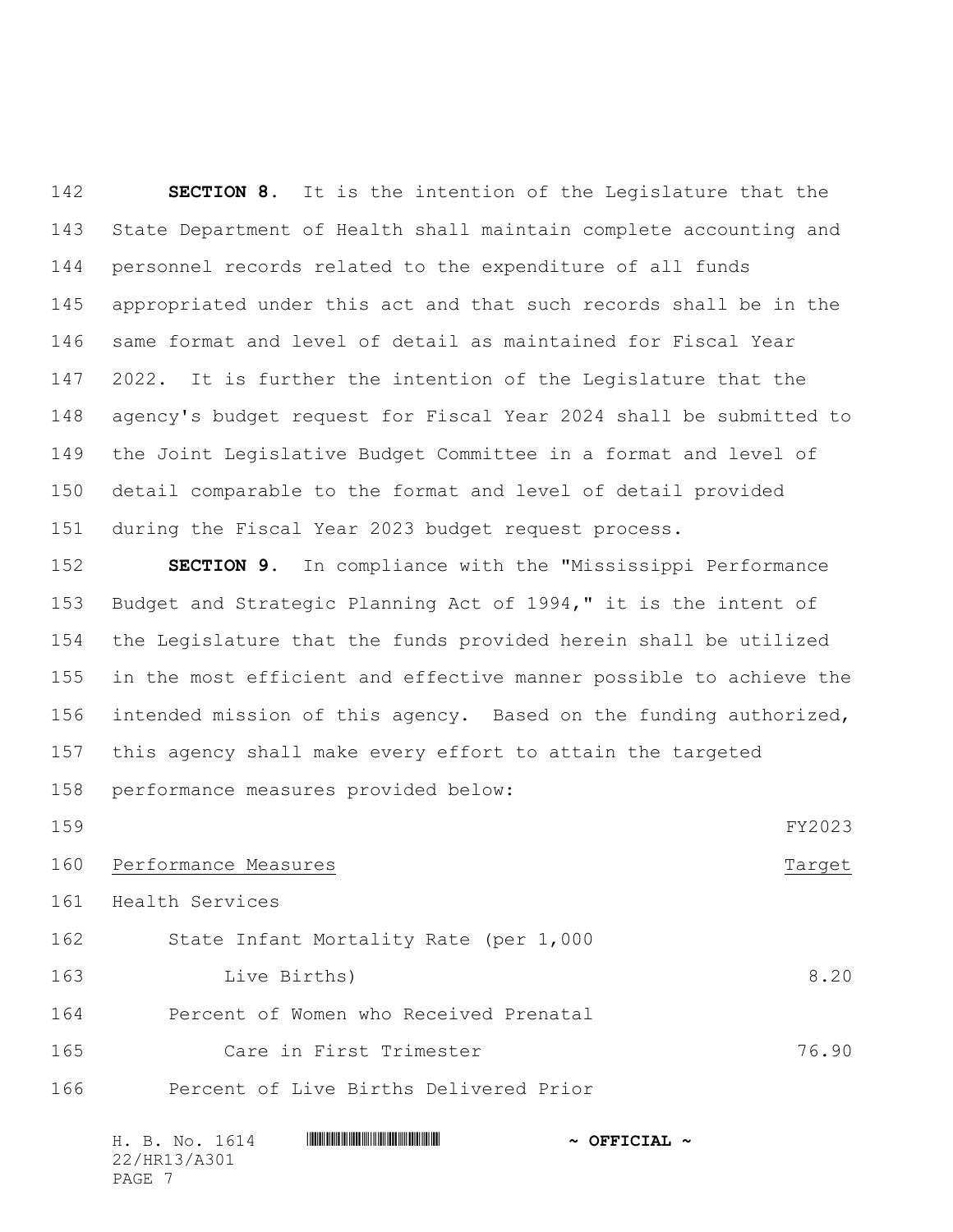| 167 | to 37 Weeks of Gestation                | 13.60  |
|-----|-----------------------------------------|--------|
| 168 | Teenage Live Birth Rate Age 15-19 Years |        |
| 169 | (per 1,000 Women Age 15-19)             | 27.10  |
| 170 | Percent of Newborns with Positive &     |        |
| 171 | Inconclusive Genetic Screens who        |        |
| 172 | Received Recommended Follow-Up          | 100.00 |
| 173 | Percent of Adults who are Obese (Body   |        |
| 174 | Mass Index of 30 or More, Regardless of |        |
| 175 | Sex)                                    | 40.80  |
| 176 | Health Protection                       |        |
| 177 | Percent of Mississippi Population       |        |
| 178 | Receiving Water from a Public Water     |        |
| 179 | Supply                                  | 92.00  |
| 180 | Percent of Mississippi Population       |        |
| 181 | Receiving Optimally Fluoridated Water   | 59.00  |
| 182 | Transfer Time of Level III & IV Trauma  |        |
| 183 | Centers to Appropriate Facilities for   |        |
| 184 | Treatment (Minutes)                     | 130.00 |
| 185 | Communicable Disease                    |        |
| 186 | Primary & Secondary Syphilis: Case Rate |        |
| 187 | per 100,000                             | 32.44  |
| 188 | Tuberculosis: Number of Cases           | 41     |
| 189 | Tuberculosis: Case Rate per 100,000     | 1.40   |
| 190 | HIV Disease:<br>Number of Cases         | 400    |
| 191 | HIV Disease: Case Rate per 100,000      | 13.48  |
|     |                                         |        |

| H. B. No. 1614 | $\sim$ OFFICIAL $\sim$ |
|----------------|------------------------|
| 22/HR13/A301   |                        |
| PAGE 8         |                        |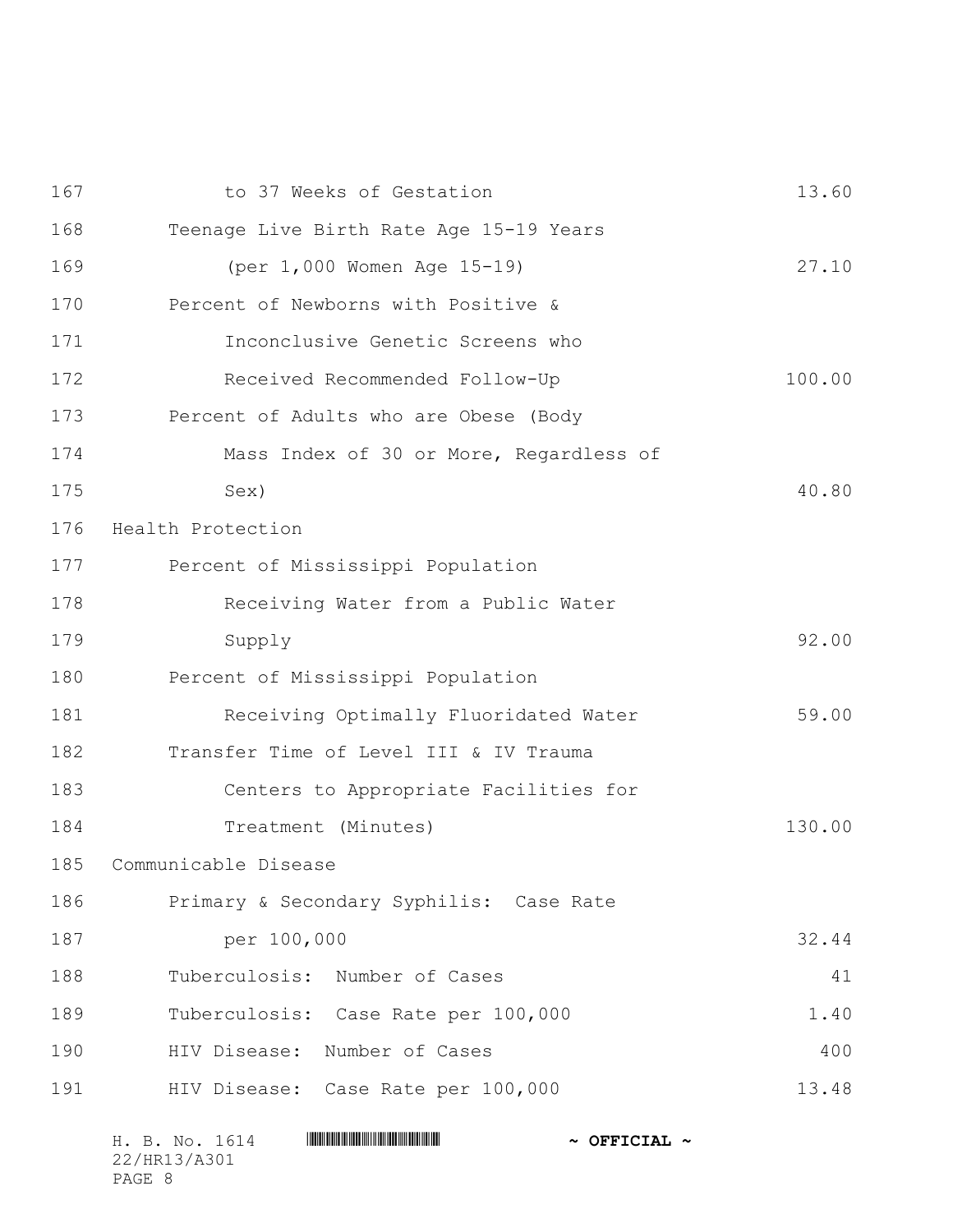Immunized (National Immunization Survey: 4:3:1:3:3:1:4 Series - 19 to 35 Months) 85.00 Tobacco Control Percent of Current Smokers among Public Middle School Students 3.00 Percent of Current Smokers among Public **High School Students** 6.50 Percent of Current Smokers among Adults 18 Years & Older 21.00 Public Health Emerg Prep/resp Time Required for Command Staff to Report to Emergency Operations Center in Response to a National or Man-Made Disaster (Minutes) 20 Admin & Support Services Percent of Mississippi Population Living in an Area Designated as a Health Professional Shortage Area: Mental **Health** 65.00 Percent of Mississippi Population Living in an Area Designated as a Health Professional Shortage Area: Dental 54.00 Percent of Mississippi Population Living in an Area Designated as a Health

Rate of Two Year Old Children Fully

|        |              | H. B. No. 1614 |  | $\sim$ OFFICIAL $\sim$ |
|--------|--------------|----------------|--|------------------------|
|        | 22/HR13/A301 |                |  |                        |
| PAGE 9 |              |                |  |                        |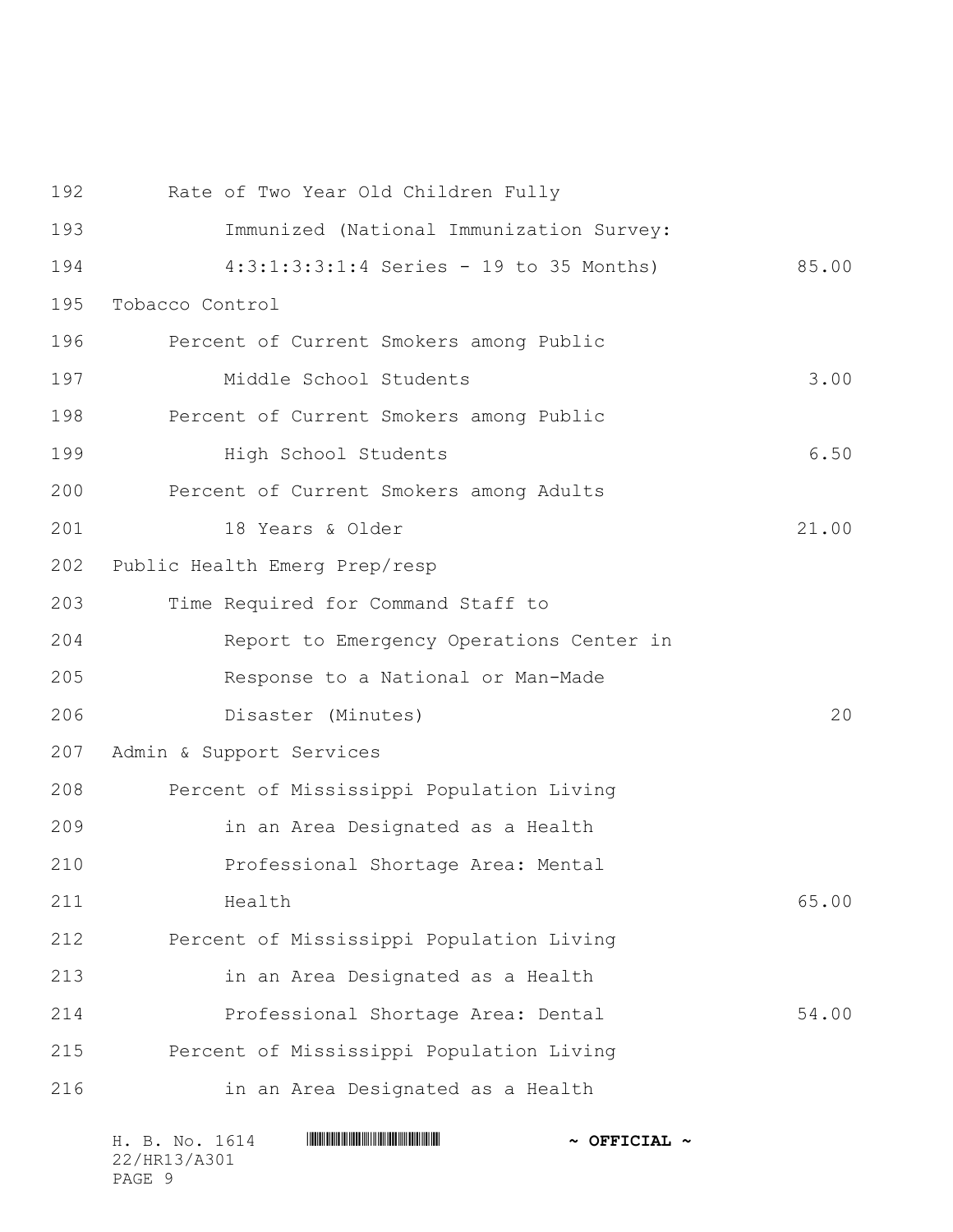| 217 | Professional Shortage Area: Primary Care                           | 54.00    |
|-----|--------------------------------------------------------------------|----------|
| 218 | Mississippi Medical Cannabis Program                               |          |
| 219 | Number of Conditions Added to the List                             |          |
| 220 | of Debilitating Medical Conditions                                 | $\circ$  |
| 221 | Number of Qualifying Patients Approved                             | $\Omega$ |
| 222 | Number of Designated Caregivers Approved                           | 0        |
| 223 | Number of Registry Identification Cards                            |          |
| 224 | Revoked                                                            | $\circ$  |
| 225 | Total Number of Patients with a Registry                           |          |
| 226 | Identification Card                                                | $\circ$  |
| 227 | Number of Licensed Medical Practitioners                           | 0        |
| 228 | Number of Licensed Cannabis Cultivation                            |          |
| 229 | Facilities                                                         | $\circ$  |
| 230 | Number of Licensed Cannabis Processing                             |          |
| 231 | Facilities                                                         | $\circ$  |
| 232 | Number of Licensed Cannabis Testing                                |          |
| 233 | Facilities                                                         | $\circ$  |
| 234 | Number of Licensed Cannabis Waste                                  |          |
| 235 | Disposal Entities                                                  | 0        |
| 236 | Number of Licensed Cannabis                                        |          |
| 237 | Transportation Entities                                            | $\theta$ |
| 238 | Percent of Applications Approved                                   | 0.00     |
| 239 | A reporting of the degree to which the performance targets         |          |
| 240 | set above have been or are being achieved shall be provided in the |          |

| H. B. No. 1614 | $\sim$ OFFICIAL $\sim$ |
|----------------|------------------------|
| 22/HR13/A301   |                        |
| PAGE 10        |                        |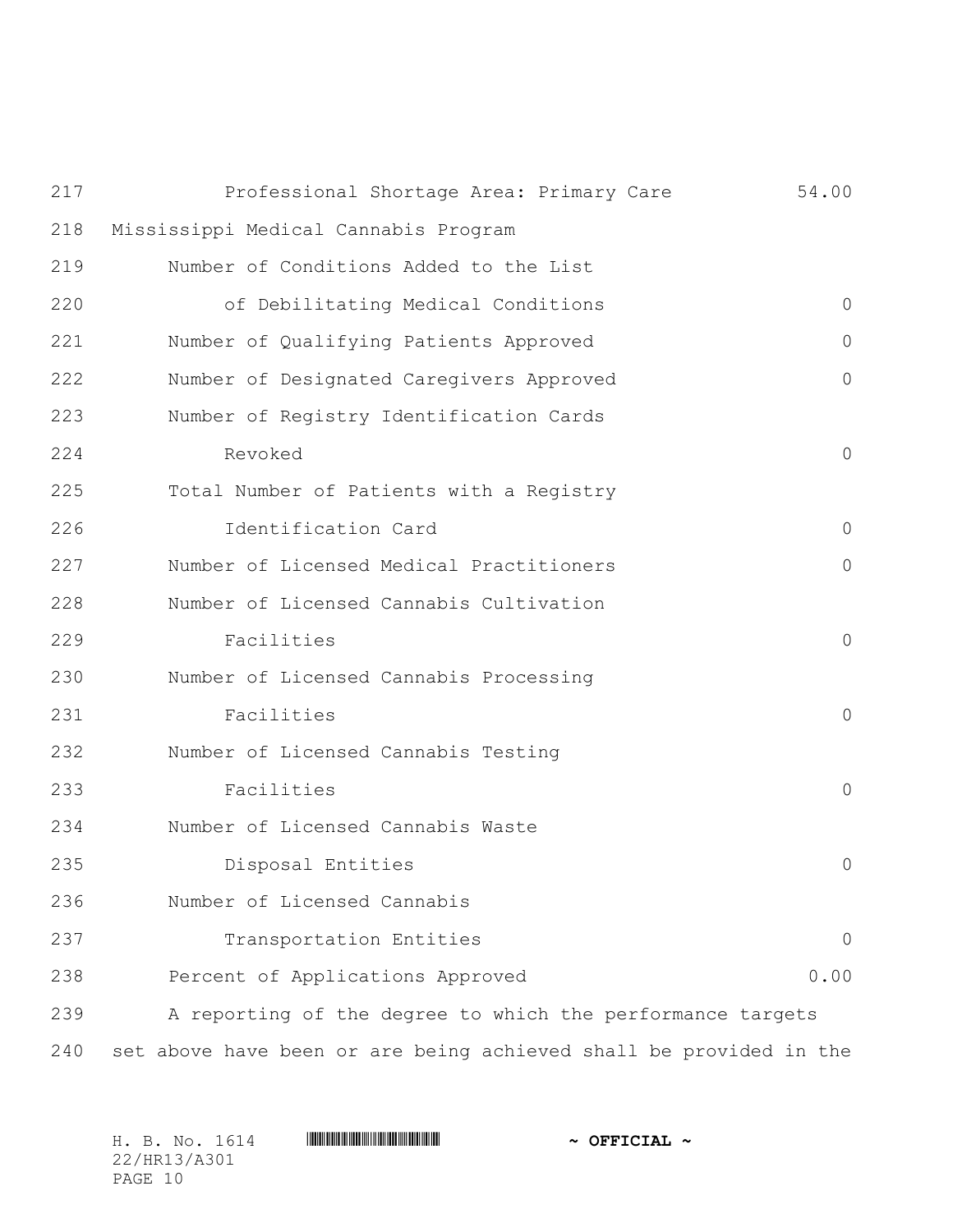agency's budget request submitted to the Joint Legislative Budget Committee for Fiscal Year 2024.

 **SECTION 10.** It is the intention of the Legislature that with the funds provided herein, the State Department of Health may provide and administer without charge, Hepatitis B vaccinations to Emergency Medical Services (EMS) personnel who are in need of such vaccinations through job related exposure.

 **SECTION 11.** In addition to all other sums heretofore appropriated, the following sum, or so much thereof as may be necessary, is appropriated out of any money in the State Treasury to the credit of the Local Governments and Rural Water Systems Emergency Loan Fund, and the Local Governments and Rural Water System Improvements Revolving Loan Fund as authorized in Chapter 521, Laws of 1995, to the State Department of Health for the purpose of defraying the expenses of the Local Governments and Rural Water Systems Improvements Board, for the fiscal year 257 beginning July 1, 2022, and ending June 30, 2023.................... ............................................\$ 34,342,704.00.

 **SECTION 12.** Of the funds appropriated in Section 2, One Million Dollars (\$1,000,000.00) shall come from the Department of Human Services, Child Care Development Fund or other appropriate special funds for the purpose of child care licensure. These funds are to be transferred to the State Department of Health no later than July 31, 2022. The State Department of Health shall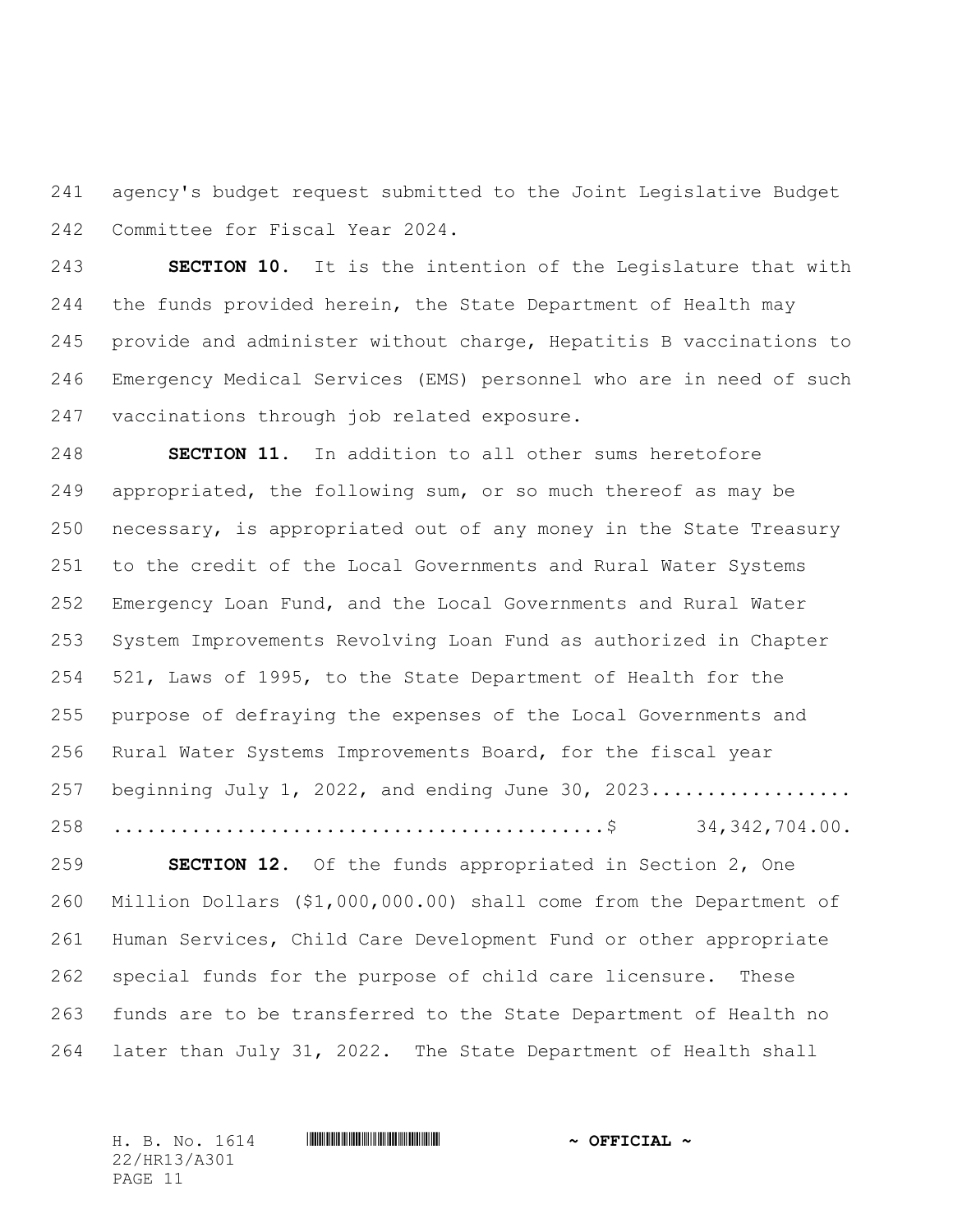make a complete accounting of the uses of these funds to the Department of Human Services.

 **SECTION 13.** It is the intention of the Legislature that the State Department of Health shall expend not more than Fifty Thousand Dollars (\$50,000.00) of the funds appropriated herein for providing the oil known as "Lorenzo's Oil" for the treatment of the genetic disorder adrenoleukodystrophy (ALD), to children and Mississippi residents over the age of twenty-one (21) who have the genetic disorder adrenoleukodystrophy and for whom Medicaid does not reimburse the cost of providing the oil. The department may also provide needed pathology and biannual MRI exams.

 **SECTION 14.** Of the funds appropriated in Section 1, Seven Hundred Thousand Dollars (\$700,000.00) are provided for the purpose of purchasing AIDS drugs and other necessary AIDS related medical services.

 **SECTION 15.** Of the funds appropriated herein, Two Hundred Thousand Dollars (\$200,000.00) is provided for the Breast and Cervical Cancer Program.

 **SECTION 16.** In addition to all other funds heretofore appropriated, the following sum, or so much thereof as may be necessary, is appropriated out of any money in the State Treasury to the credit of the Mississippi Burn Care Fund which is comprised of special source funds collected by or otherwise available to the department, for the purpose of funding reimbursement for uncompensated medical care to Mississippi burn victims through the

H. B. No. 1614 **. Assemblance and HR13** 1802 **\*** OFFICIAL \* 22/HR13/A301 PAGE 12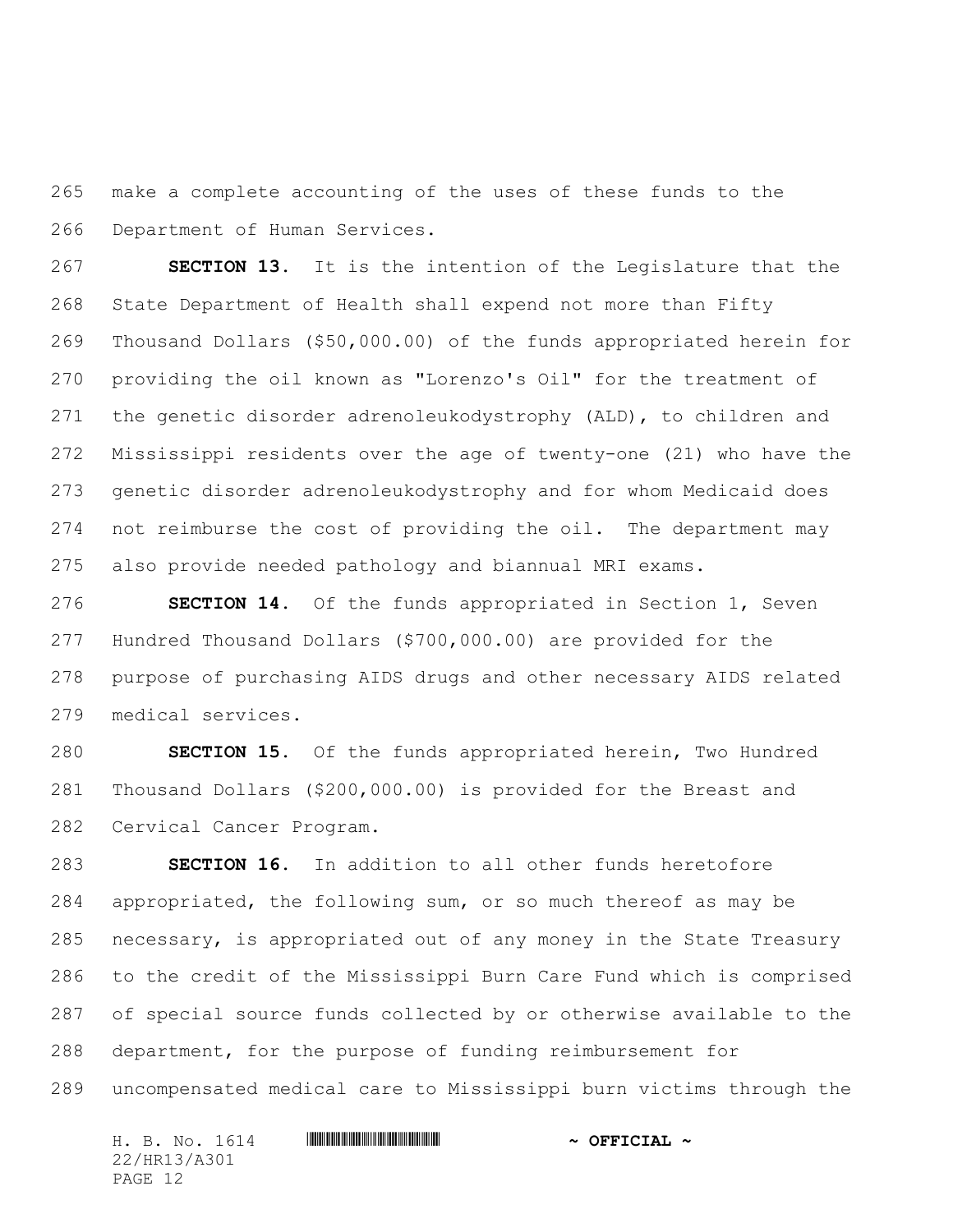trauma care system at in-state burn facilities including the Joseph M. Still Burn and Reconstruction Center at Merit Health Central or for uncompensated aero medical transportation to out-of-state qualified United States Burn Care facilities, and such other provisions necessary to provide burn care for Mississippi residents, including reimbursement for travel, lodgings, meals and other reasonable travel-related expenses incurred by burn victims, family members and/or caregivers, for the fiscal year beginning July 1, 2022, and ending June 30, 2023.. .................................................\$ 1,000,000.00.

 **SECTION 17.** It is the intention of the Legislature that whenever two (2) or more bids are received by this agency for the purchase of commodities or equipment, and whenever all things stated in such received bids are equal with respect to price, quality and service, the Mississippi Industries for the Blind shall be given preference. A similar preference shall be given to the Mississippi Industries for the Blind whenever purchases are made without competitive bids.

 **SECTION 18.** It is the intention of the Legislature that the Mississippi Department of Health shall implement same day service to receive birth and death certificates.

 **SECTION 19.** It is the intention of the Legislature that the Mississippi State Department of Health shall provide the Joint Legislative Budget Committee a report of all grants received by September 15, 2022. This notification will consist of the name of

| H. B. No. 1614 | $\sim$ OFFICIAL $\sim$ |
|----------------|------------------------|
| 22/HR13/A301   |                        |
| PAGE 13        |                        |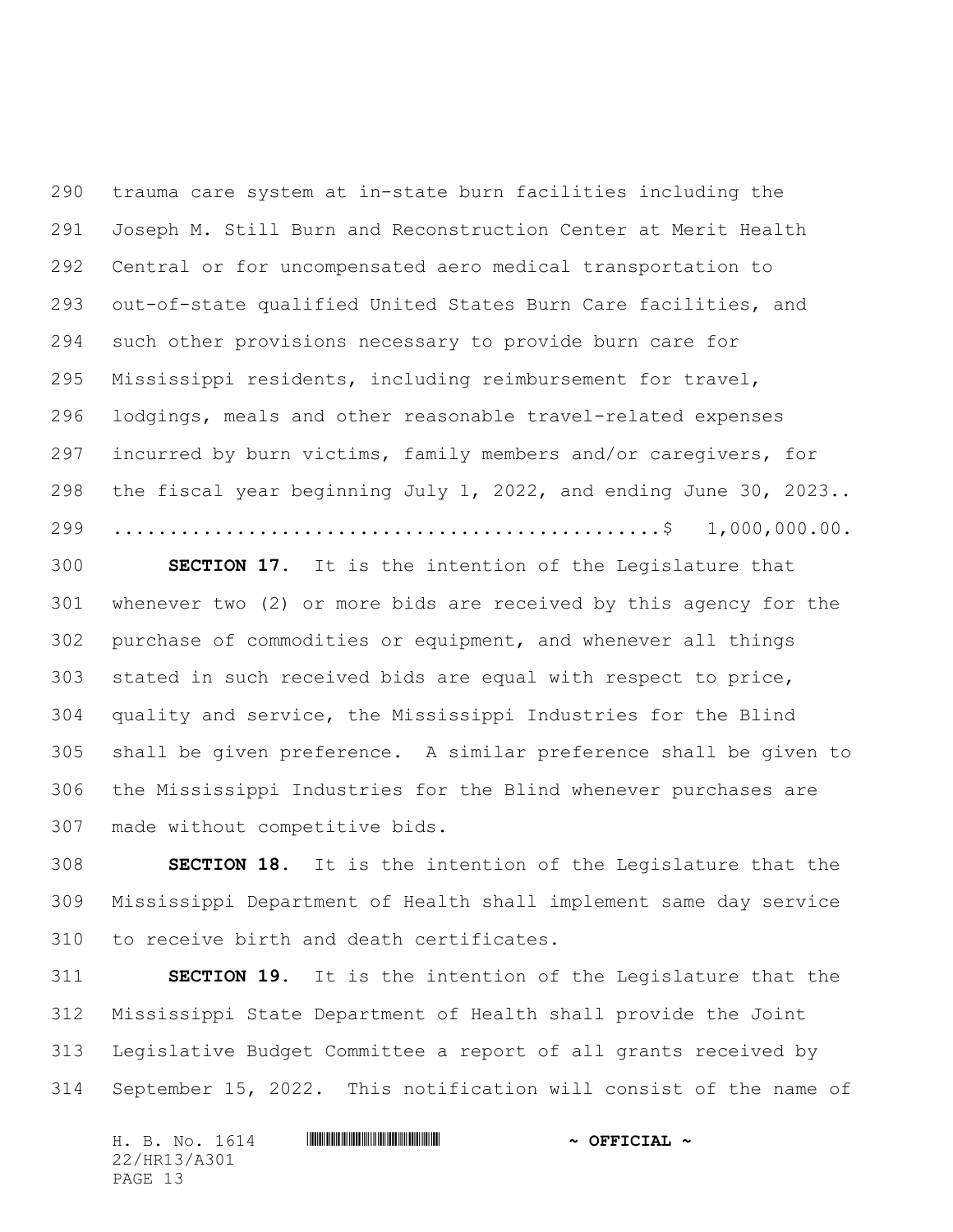the grant and agency or nonprofit making the award, the award amount, and a short list of goals to be achieved.

 **SECTION 20.** It is the intention of the Legislature that the Mississippi State Department of Health shall be the fiscal agent in all allowable grants awarded.

 **SECTION 21.** Of the funds appropriated in Section 2, Seven Hundred Thousand Dollars (\$700,000.00) shall come from the Department of Education for the purpose of maintenance of effort for the Early Intervention Program. These funds are to be transferred to the State Department of Health no later than December 31, 2022. The State Department of Health shall make a complete accounting of the uses of these funds to the Department of Education.

 **SECTION 22.** The Mississippi Department of Health is authorized to obtain a line of credit through the State Treasurer from the Working Cash-Stabilization Fund or any other special source funds maintained in the State Treasury in an amount not exceeding Ten Million Dollars (\$10,000,000.00) to fund shortfalls which, from time to time, may occur due to insufficient working cash spent in anticipation of receiving federal reimbursement. The length of indebtedness under this provision shall not carry past the end of the quarter following the loan origination. Loan proceeds shall be received by the State Treasurer and shall be placed in a Mississippi Department of Health designated special fund account. The division may pledge as security for such

H. B. No. 1614 **. Assemblance and HR13** 1802 **\*** OFFICIAL \* 22/HR13/A301 PAGE 14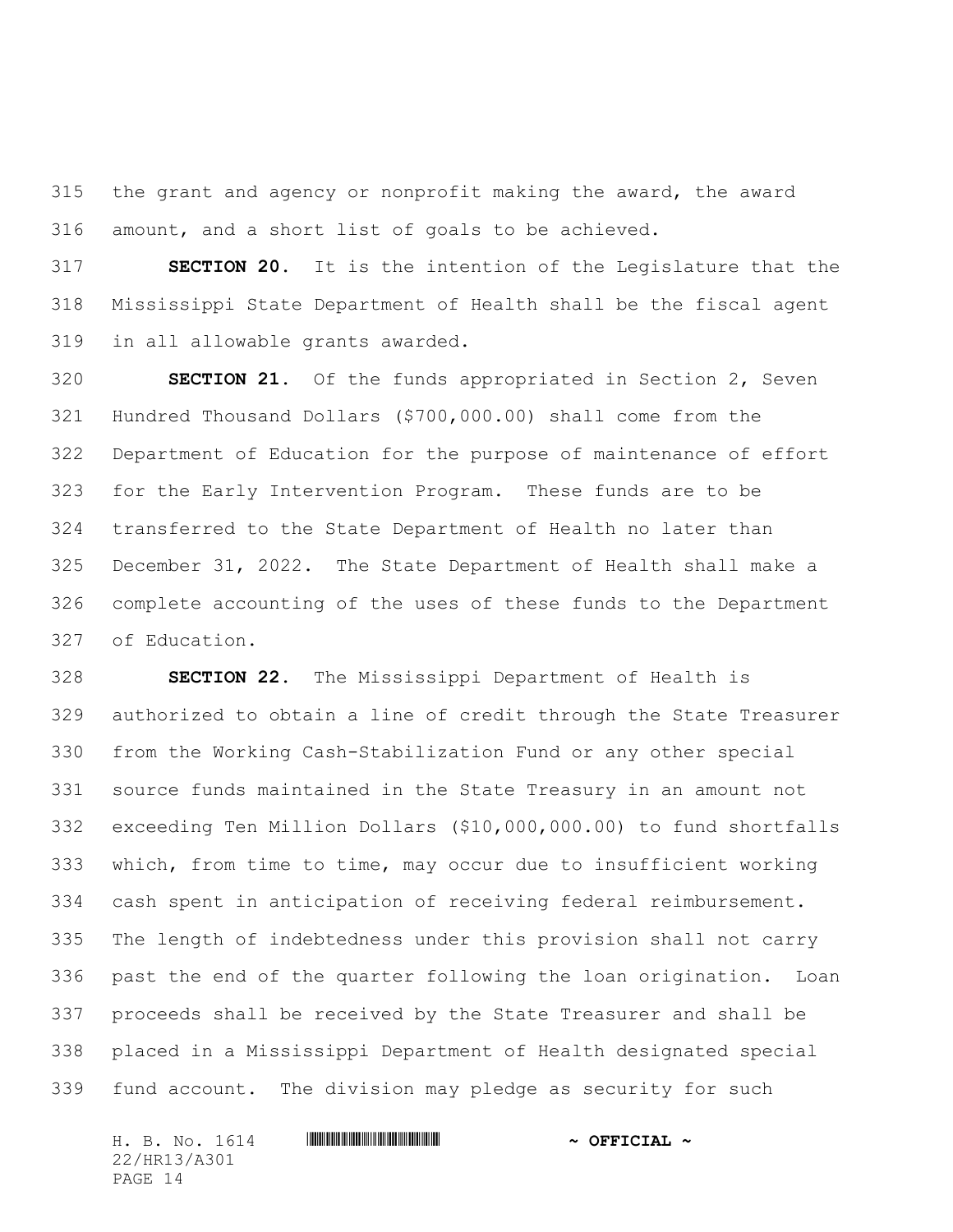interim financing future funds that will be received by the division. Any such loans shall be repaid from the first available funds received by the department in the manner of and subject to the same terms provided in this section.

 **SECTION 23.** It is the intention of the Legislature that the funds herein appropriated shall be expended in compliance with Section 27-104-25, Mississippi Code of 1972, that no state agency shall incur obligations or indebtedness in excess of their appropriation and that the responsible officers, either personally or upon their official bonds, shall be held responsible for actions contrary to this provision.

 **SECTION 24.** With the funds appropriated herein, it is the intention of the Legislature that the Mississippi Department of Health is authorized to set the compensation of all nurse PINs, Epidemiologists and Disease Intervention Specialist Series based on the education and experience of the incumbent not to exceed the end salary as established by the State Personnel Board.

 **SECTION 25.** It is the intent of the Legislature that the Chairman of the Board of Health may appoint an official replacement or representative with voting privileges to the Advisory Board of the Office of Mississippi Physician Workforce.

 **SECTION 26.** It is the intention of the Legislature that the State Health Officer shall have the authority to transfer cash from one special fund treasury fund to another special fund treasury fund under the control of the Department of Health. It

| H. B. No. 1614 |  |  | $\sim$ OFFICIAL $\sim$ |
|----------------|--|--|------------------------|
| 22/HR13/A301   |  |  |                        |
| PAGE 15        |  |  |                        |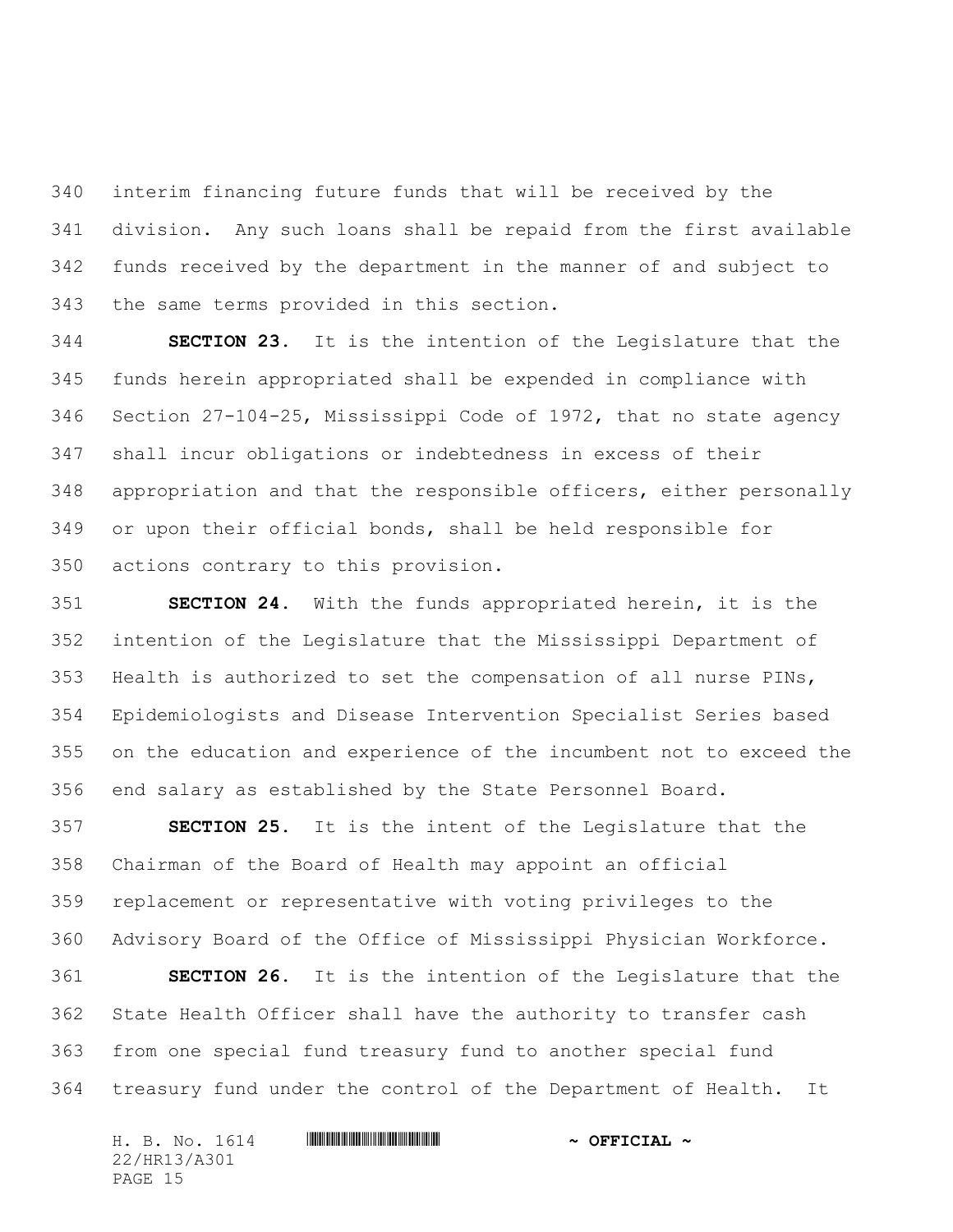is further the intention of the Legislature that the State Health Officer shall submit written justification for the transfer to the Legislative Budget Office and the Department of Finance and Administration on or before the fifteenth of the month prior to the effective date of the transfer.

 **SECTION 27.** Of the funds appropriated in Section 1, it is the intention of the Legislature that Eight Hundred Fifty-nine Thousand Nine Hundred Three Dollars (\$859,903.00) shall be allocated to the Domestic Violence program that is supported from General Fund court assessments.

 **SECTION 28.** It is the intent of the Legislature that the Mississippi State Department of Health shall have authority to escalate the various budgets in both funds and positions, with the approval of the State Fiscal Officer, from any special funds collected or available for HIV medical or support services, clinical quality management, and administrative expenses not to exceed Five Million Dollars (\$5,000,000.00), to the agency for expenditure. Upon such approval, the Mississippi State Department of Health may expend such funds in the manner authorized by law. Funds may be made available to local HIV/AIDS service providers.

 The Executive Director of the Mississippi State Department of Health shall submit to the Department of Finance and Administration a certified statement providing a detailed explanation for any escalation, including a justification for the